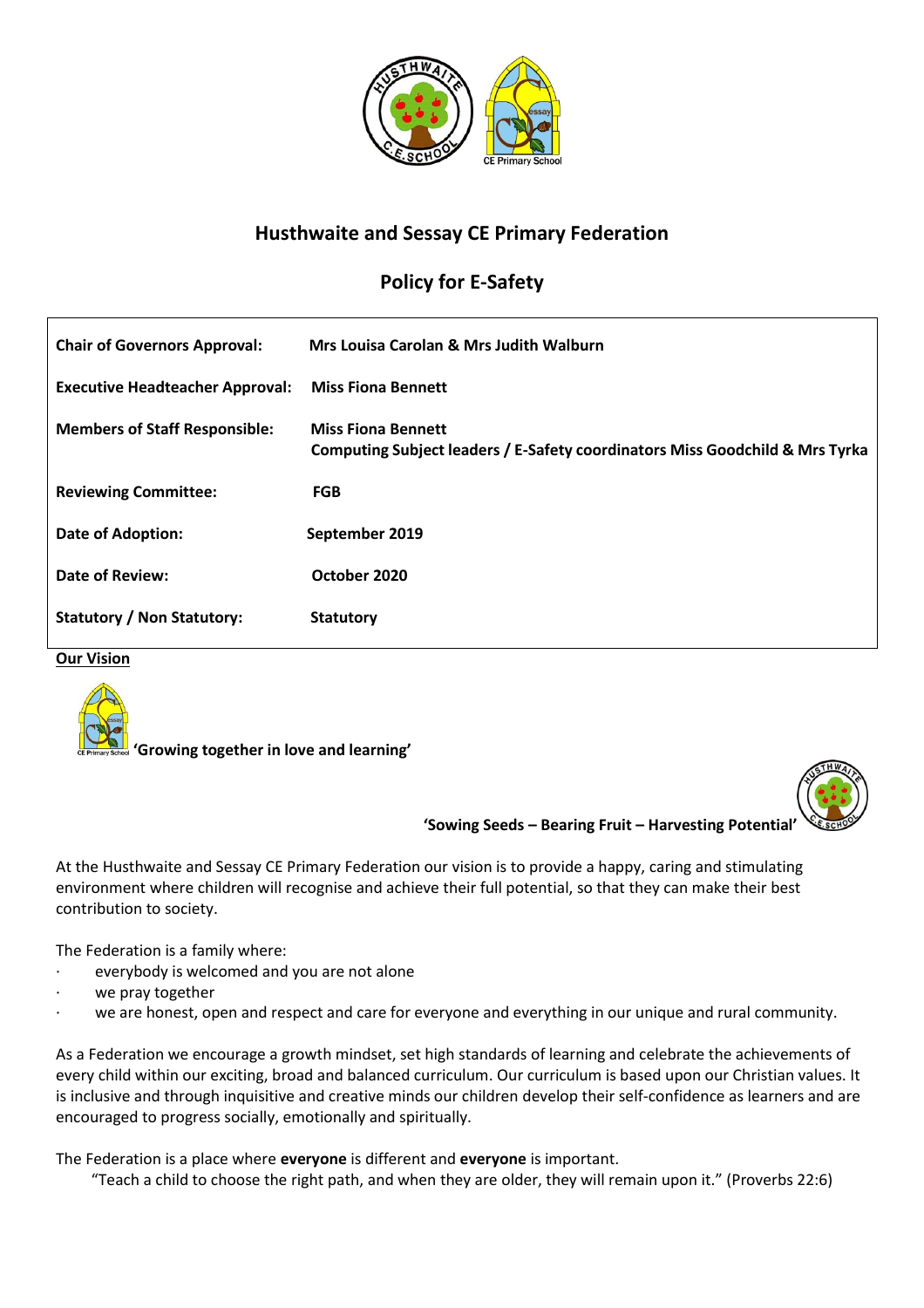## **Introduction**

This policy has been written based on North Yorkshire e-safety guidance in conjunction with BECTA and CEOP materials. It has been adapted to reflect the schools own decisions on balancing educational benefit with potential risks. This e-safety policy will be used in conjunction with policies relating to curriculum, data protection, antibullying, safeguarding children, security and home-school agreements.

## **Rationale**

The internet and other digital technologies permeate all aspects of life in a modern technological society. Internet use is part of the statutory National Curriculum and is a necessary tool for staff and pupils. It is the entitlement of every pupil to have access to the internet and digital technologies, in order to enrich his/her learning.

## **Scope**

This policy applies to all pupils, all teaching staff, all support staff, all governors and all volunteers.

### **Aims**

Our aims are to ensure that all pupils, including those with special educational needs:

- will use the internet and other digital technologies to support, extend and enhance their learning;
- will develop an understanding of the uses, importance and limitations of the internet and other digital technologies in the modern world including the need to avoid undesirable material;
- will develop a positive attitude to the internet and develop their ICT capability through both independent and collaborative working;
- will use existing, as well as up and coming, technologies safely.

### **Internet use will support, extend and enhance learning**

- Pupils will be given clear objectives for internet use.
- Web content will be subject to age-appropriate filters.
- Internet use will be embedded in the curriculum.
- Pupils will develop an understanding of the uses, importance and limitations of the internet

#### **E-Safety Policy**

- Pupils will be taught how to effectively use the internet for research purposes.
- Pupils will be taught to evaluate information on the internet.
- Pupils will be taught how to report inappropriate web content.

## **Pupils will develop a positive attitude to the internet and develop their ICT capability through both independent and collaborative working.**

- Pupils will use the internet to enhance their learning experience.
- Pupils have opportunities to engage in independent and collaborative learning using the internet and other digital technologies.

#### **Pupils will use existing technologies safely**

• Pupils will be taught about e-safety.

## **Data Protection**

• There is a separate Data Protection policy.

#### **E-mail**

- Pupils and staff will only use approved e-mail accounts when using the school network.
- Pupils will tell a member of staff if they receive inappropriate e-mail communications.
- Pupils will only use e-mail for approved activities.

#### **Internet Access and Learning Platform**

- Staff will read and sign the e-safety and acceptable use policies before using any school ICT resource.
- Parents will read and sign an internet access consent form and Acceptable Use Policy before their children are given access to internet resources.
- Pupils internet access during school hours will be supervised by a member of staff.

# **Mobile Phones and other handheld technology**

• Pupils are not permitted to have mobile phones or other personal handheld technology in school. Such items can be confiscated by school staff if they have reason to think that they are being used to compromise the wellbeing and safety of others (Education and Inspections Act 2006, Sections 90, 91 and 94).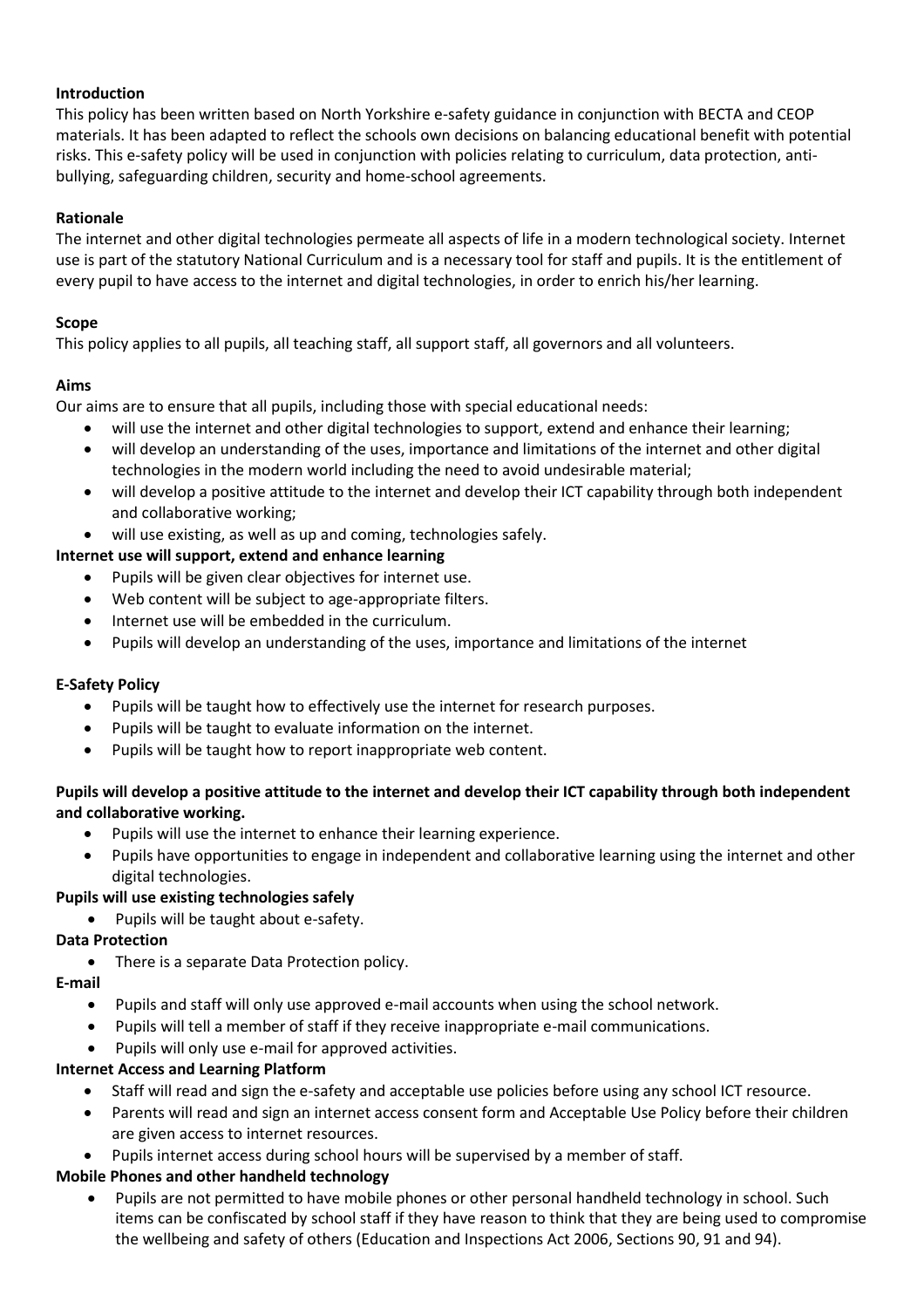## **Systems Security**

• ICT systems security will be regularly reviewed with support from Schools ICT.

## **Web Filtering**

- The school will work with Schools ICT to ensure that appropriate filtering is in place.
- Pupils will report any inappropriate content accessed to the e-safety co-ordinator.

# **Communication of the e-safety policy to pupils**

- E-Safety Policy
- Pupils will read (or be read) and sign the age-appropriate Internet Acceptable Use Policy before using these resources.
- E-safety rules will be posted in each room where a computer is used.
- Pupils will be informed that internet and school network use will be monitored.

# **Communication of the e-safety policy to staff**

- The e-safety and acceptable use policies will be given to all new members of staff as part of the staff handbook.
- The e-safety and acceptable use policies will be discussed with, and signed by, all staff at least annually.
- Staff will be informed that internet, Federation SharePoint and school network will be monitored.

# **Communication of the e-safety policy to parents/carers**

- The acceptable use policies will be available on the school website.
- The school website will include a list of e-safety resources and information for parents to access.
- Parents will be asked to sign a home-school agreement when their children join the school. This will include acceptable use policies relating to the internet and other digital technologies.
- The school will communicate and publicise e-safety issues to parents through the school newsletter and website.

## **e-safety Complaints**

- Instances of pupil internet misuse should be reported to, and will be dealt with by, the headteacher/ esafety co-ordinator.
- Instances of staff internet or school network misuse should be reported to, and will be dealt with by, the headteacher.
- Pupils and parents will be informed of the consequences of internet and/or school nework misuse.

# **Whole-School Responsibilities for Internet Safety**

# **Executive Headteacher**

- Responsible for e-safety issues within the school .
- Ensure that the e-safety co-ordinator, if not the headteacher, is given appropriate time, support and authority to carry out their duties effectively.
- Ensure that developments at Local Authority level are communicated to staff.
- Ensure that the Governing Body is informed of e-safety issues and policies.
- Ensure that appropriate funding is allocated to support e-safety activities throughout the school.

# **Governing Body**

- Support the headteacher and/or designated e-safety co-ordinator in establishing and implementing policies, systems and procedures for ensuring a safe ICT learning environment.
- Ensure that appropriate funding is authorised for e-safety solutions, training and other activities as recommended by the headteacher and/or designated e-safety coordinator (as part of the wider remit of the Governing Body with regards to school budgets).
- Promote e-safety to parents and provide updates on e-safety policies within the statutory 'security' section of the annual report.

# **Network Manager/Technical Staff**

- Provide a technical infrastructure to support e-safety practices.
- Ensure that appropriate processes and procedures are in place for responding to the discovery of illegal materials, or suspicion that such materials are, on the school's network.
- Ensure that appropriate processes and procedures are in place for responding to the discovery of inappropriate but legal materials on the school's network.
- Develop an understanding of relevant legislation.
- Report network breaches of acceptable use of ICT facilities to the Headteacher and/or the e-safety coordinator.